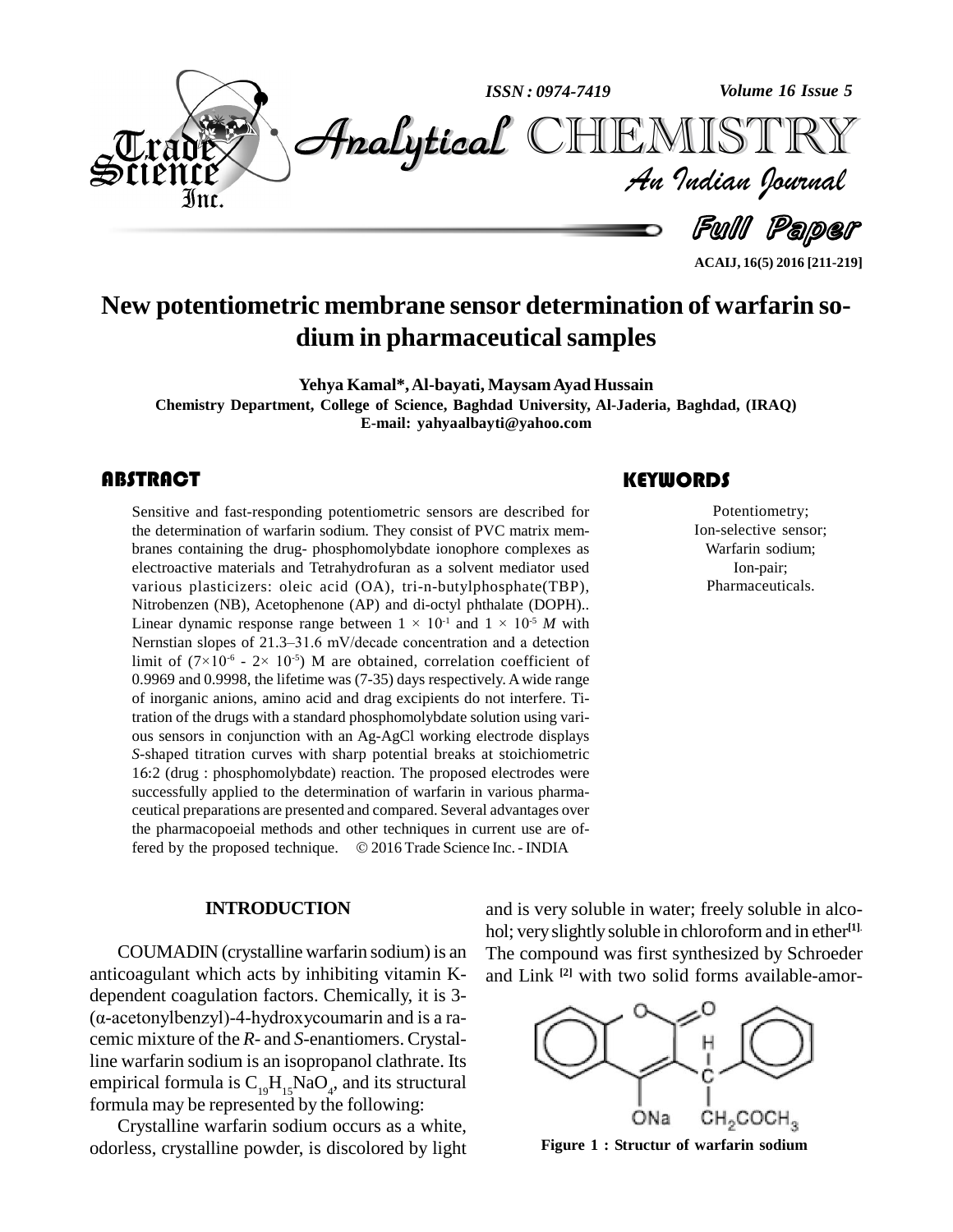# Full Paper

phous and crystalline clathrate. The amorphous form isstable in ambient conditions. The crystalline clathrate form is warfarin sodium-isopropyl alcohol com plex, which is prepared either from warfarin or amorphous warfarin sodium to eliminate impurities in warfarin sodium**[3]**. The pharmacologic function of the compound is an anticoagulant that inhibits the synthesis of vitamin K-dependent coagulation factors **[4]**. Warfarin inhibits the action of vitamin K ep oxide reductase, whose gene (VKORC1) was dis covered in 2004 by two independent teams **[5,6]**. In an attempt to decrease the toxicity of warfarin induction,several clinical dosing algorithms have been proposed<sup>[7,12]</sup>, but none has been well accepted. <sub>D</sub> A major barrier to their use is that they were devel oped for middle-aged inpatients who could tolerate  $\frac{1}{\text{mixed}}$ A major barrier to their use is that they were devel-<br>oped for middle-aged inpatients who could tolerate<br>doses of 5–10 mg warfarin dailyand who had daily monitoring of the INR. Today, the typical person taking warfarin is elderly. Because warfarin dose re quirements decrease with age,use of existing algorithms tends to overdose the elderly **[13,15]**.

# **EXPERIMENTALPART**

#### **Equipment**

An expandable ion analyzer (Orion model EA- 940, USA), a pH meter (WTW model pH 522, Ger many), and a saturated calomel electrode (GallenKamp) were used in this work.

#### **Reagents and solutions**

*A* Stock solutions of 0.1 M for each of NaCl, KCl, *Indian*<br>*Cl<sub>3</sub>, Alanine,*<br>and Aspargi<br>*Indian bournal*  $CaCl<sub>2</sub>, MgCl<sub>2</sub>, FeCl<sub>3</sub>, AICl<sub>3</sub>, Alanine, Glycine, Serine, di$ Warfarin sodium standard was a gift from the State Company of Drug Industries and Medical Appliances (Samara IRAQ-SDI). tablets (1 mg warfarin sodium) (Bristol-Myers Squibb Company, USA) and tablets (3 mg warfarin sodium)(Actavis- )were purchased locally. Oleic acid 98.9% (OA), tri-n-butyl phosphate 97% (TBP), Nitrobenzene 98% (NB), Acetophenone 98% (AP), di-octyl phthalate 99% (DOPH) and phospho molybdic acid (PMA) were obtained from FlukaAG, Switzerland. Proline,phenylalanine and Asparginine were pre pared. More diluted solutions were prepared by sub sequent dilution of the stock solutions.

CHEMISTRY COMPANY

A solution of 0.1 M warfarin sodium was pre pared by dissolving 1.65 g of standard and making the solution up to 50 mLwith deionized water.

### **Preparation of theWFN-PMA ion-pair**

WFN-PMA ion-pair was prepared by mixing 50 mL of 0.01 M warfarin sodium with 50 mL of 0.01 M phospho molybdic acid while stirring. The re sultant precipitate was filtered, washed with water, and allowed dried at room temperature for two days.

# **Electrode membrane preparation and measure ments**

The membranes have the composition ion-pair : PVC: plasticizer in the ratio 1:33:66. The electroactive material and the solvent mediator were mixed together, and then the PVC and the appropri ate amount of THF were added and mixed to obtain a transparent solution. This solution was transferred onto a glass plate of 20 cm2, and the THF was allowed to evaporate at room temperature leaving a tough, flexible membrane embedded in a PVC matrix. An 8 mm diameter piece of membrane was cut out and assembled on the Fluka electrode body. The measurements were carried out at room temperature using a WTW Instruments Terminal 740 pH/mV meter.

#### **Selectivity measurements**

A separate solution method was used for the selectivity coefficient measurement, and was calculated according to the equation **[16]**

 $\log K_{pot} = [(E_{B} - E_{A})/(2.303RT/zF)] + (1 - z_{A}/z_{B}) \log a_{A}$  (1) **(1)**

 $E_A$ ,  $E_B$ ;  $Z_A$ ,  $Z_B$ ; and  $a_A$ , $a_B$  are the potentials, charge numbers, and activities for the primary A and interfering B ions, respectively, at  $a_A = a_B$ .

The selectivity coefficients were also measured by the match method according to the equation **[17] K**<sub>pot</sub> = $\Delta$ **a**<sub>A</sub> $/\mathbf{a}_B$ ,  $\Delta$ **a**<sub>A</sub> $=$ **a**<sub>A</sub> $\cdot$ **a**<sub>A</sub>  $\lambda$ **a**<sub>A</sub> =**a**<sub>A</sub> -**a**<sub>A</sub> **(2)**

## **RESULTSAND DISCUSSION**

In this study, improved versions of warfarin so dium selective electrode by using membranes pre pared using commercial drugs based on (PMA) the basis of the task was the preparation of the specific ionic liquids. It was investigated phosphate molyb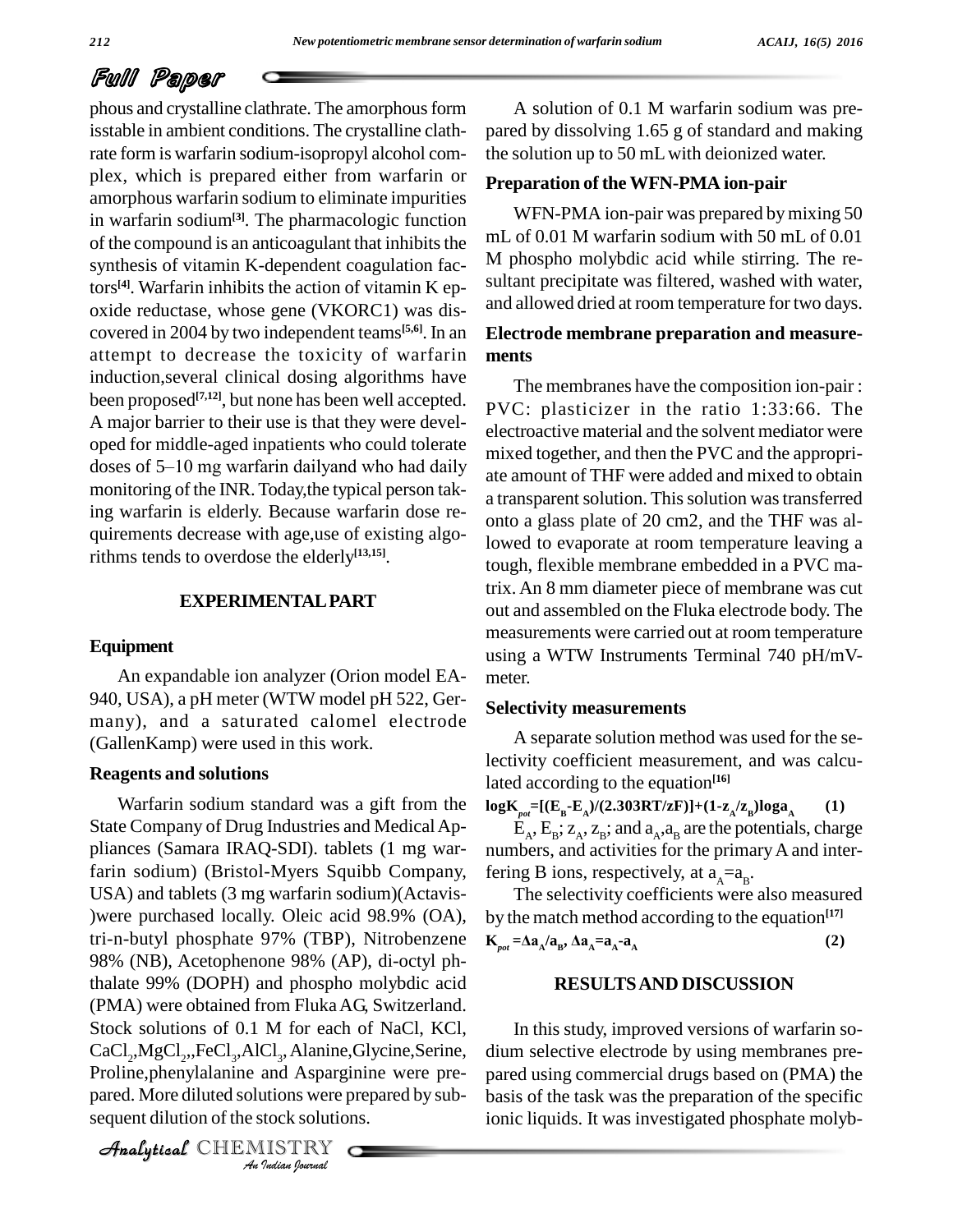dic acid in ion-selective electrodes to fully under stand its functions as both an ionophore and plasti cizer in potentiometric sensors.

The behaviour of potentiometric sensors with carbon paste electrode depends on the composition of the electrode material used and the condition of the contact solution. It is known that the response of an ion selective electrode depends not only on the nature and amount of an ionophore but also on the nature and the amount of the plasticizer. The influ ence of the plasticizer type and concentration on the characteristics of the studied warfarin sodium electrode was investigated using five plasticizers with different polarities, including OA,TBP, NB,AP and DOPH. Different plasticizer/WFN /PMA (w/w) ratios were studied to determine the influence of the amount of plasticizer in the electrode. The obtained results are presented in TABLE (1). These results show that the potentiometric responses of the electrodes modified with conventional plasticizers were satisfactory, where as those of the proposed electrode towards warfarin sodium electrodes were greatly improved in the presence of PMA as both an ionophore and a plasticizer.

Warfarin- phosphomolybdate is a stable ion-pair complex which is water insoluble but readily soluble in an organic solvent such as tetrahydrofuran (THF). The obtained complex was incorporated into a PVC membrane with the following plasticizers: oleic acid (OA) (membrane I), tri-n-butylphosphate(TBP) (membrane II), Nitrobenzen (NB) (membrane III), Acetophenone (AP) (membrane IV) and di octylphthalate (DOPH) (membrane V). The low slope value obtained for membrane(IV)may be attributed to the plasticizers used acetophenone (AP) which formation highly conjugated complex, this may

decreased the ion-exchange process between the electro-active compound (WFN-PMA) and the external solution of warfarin sodium, or may be attributed to the steric factor of the plasticizers(AP) which decreased the bond strength with the electro-active compound.Also the non-Nernstian slope behaviors for membrane(IV) could be attributed to the low vis cosity of AP (1.68 cST) and lead to leaching of the complex from the membrane to the external pair complex (WFN-PMA) in membrane and the external solution of warfarin sodium. Near Nernstian slopes were obtained for the electrodes based on OA and TBP (membranes I and II). A typical calibration plot for electrodes I and II are shown in Figure (2).

Electrode parameters for oleic acid (OA) as a plasticizer gave a good response that may be due to attributed to the compatibility of the plasticizer used to the electro-active compound from both structure and composition. Also Electrode parameters for TBP as a plasticizer gave a good response that may be attributed to the compatibility of the plasticizer which was used to the electroactive compound from both structure and composition, The electrode had good stability and was used for the quantitative determi nation of pharmaceutical drugs.

#### **Effect of pH on electrodes response**

The pH of each solution was verified, and its effect on the electrode potential at various warfarin<br>sodium concentrations was studied. For this purpose,<br>several concentrations  $(1.0\times10^{12}M, 1.0\times10^{13}M$  and sodium concentrations was studied. For this purpose, several concentrations  $(1.0\times10^{12}M, 1.0\times10^{13}M$  and sodium concentrations was studied. For this purpose,<br>several concentrations  $(1.0\times10^{12}M, 1.0\times10^{13}M$  and<br> $1.0\times10^{14}M$ ) were prepared, and the potential variations of the electrode over a pH range of 1-11 were followed. The pH was adjusted by adding small volumes of hydrochloric acid (1 M) and/or sodium hydroxide  $(2 M)$  to the sample solution. The obtained

| No.          | <b>WFN-PMA</b><br>$(\%)$ | <b>PVC</b><br>$\frac{6}{6}$ | <b>Plasticizer</b><br>$(\%)$ | Linearity<br>Range/M                  | Slope (mV<br>$dec-1)$ | <b>Detection</b><br>Limit/M | Life<br>time/day | ${\bf R}^2$ |
|--------------|--------------------------|-----------------------------|------------------------------|---------------------------------------|-----------------------|-----------------------------|------------------|-------------|
|              | 7.0175                   | 29.8245                     | 63.1578 (OA)                 | $1 \times 10^{-5}$ $1 \times 10^{-1}$ | 31.6                  | $7 \times 10^{-6}$          | 35               | 0.9995      |
| $\mathbf{I}$ | 7.0175                   | 29.8245                     | 63.1578<br>(TBP)             | $1 \times 10^{-4}$ $1 \times 10^{-1}$ | 28.07                 | $5 \times 10^{-5}$          | 25               | 0.9969      |
| Ш            | 7.0175                   | 29.8245                     | 63.1578 (NB)                 | $1 \times 10^{-5}$ $1 \times 10^{-1}$ | 25.06                 | $5 \times 10^{-6}$          | 14               | 0.9994      |
| IV           | 7.0175                   | 29.8245                     | 63.1578 (AP)                 | $1 \times 10^{-4}$ $1 \times 10^{-1}$ | 21.3                  | $2 \times 10^{-5}$          | 7                | 0.9994      |
| V            | 7.0175                   | 29.8245                     | 63.1578<br>(DOP)             | $1 \times 10^{-4}$ $1 \times 10^{-1}$ | 26.4                  | $6 \times 10^{-6}$          | 20               | 0.9998      |

**TABLE 1 : Composition and optimization of warfarin sodium selective electrode**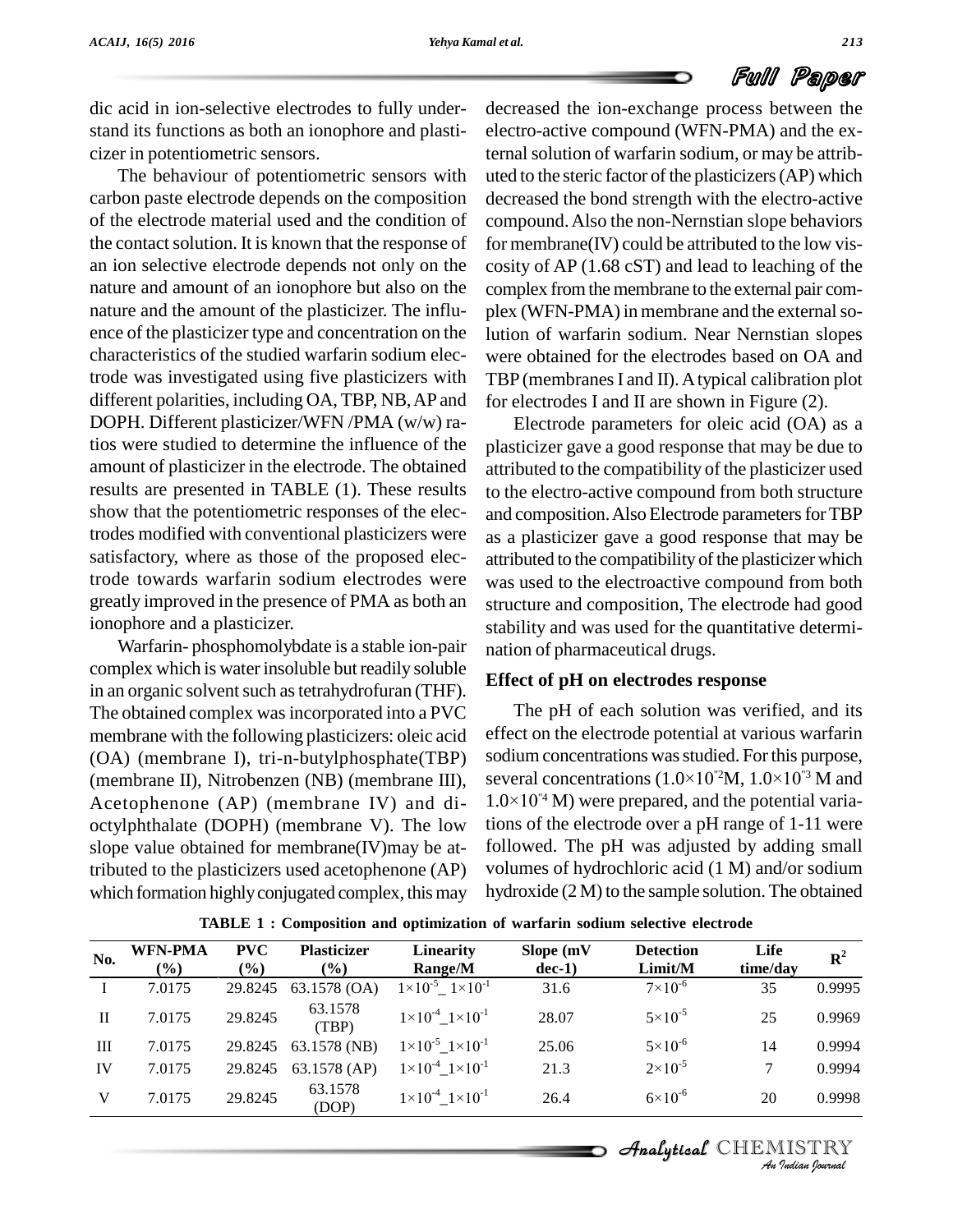

**Figure 2 : (a) calibration curve for warfarin-PMA+OA Figure 2 : (b) calibration curve for warfarine-PMA+TBP**



Figure 3 : Effect of pH on the potential response of warfarin sodium electrode at concentrations ( $\blacksquare$  10<sup>-2</sup>,  $\blacktriangle$  10<sup>-3</sup> and **10 -4) M**

results are shown in Figure (3). It can be seen that the electrode potential remain almost constant in the pH range of 4-9. The change in potential at higher pH values may be due to the formation of hydroxy complexes of warfarin sodium**[18]**. At lower pH val ues, a sharp decrease in the electrode response is observed; this result is due to the protonation of carboxylic groups on the PMA molecule.

#### **Potentiometric selectivity coefficients**

tor,  $\log k^{pot}$  is a measure of the preference of ion *Interfering io*<br>*Interfering io*<br>*Indian the prefe*<br>*ISTRY*<br>*<i>Indian Bournal* selective electrode for interfering ion relative to the of  $\overline{PN}$ It is well known that the selectivity behaviour of an electrode is one of the most important factors in its evaluation, which is measured in terms of the selectivity coefficient. The selectivity coefficient not only depends on ion charge and concentration, but it can also be affected by the type of interaction between the ion and the ionophore. The selectivity facprimary ion to be measured. A selectivity factor log  $k<sub>pot</sub>$  below 1 indicates that the preference is for the  $\frac{W}{k}$ primary ion. TABLE (2) show that the electrode  $ex-$ 

```
Analytical CHEMISTRY
```
hibited better selectivity for the warfarin sodium over a wide variety of other metal ions. The values of the selectivity coefficients, listed in TABLE(2), reflect a very high selectivity of this electrode for warfarin sodium over most of the tested species. Asparginine and phenylalanine caused only slight interference. However, they do not cause any interference at low concentration. This phenomenon suggests a high sta bility of the complex between warfarin sodium and PMA.

The selectivity sequence of the warfarin sodium electrodes employed for different inorganic cations approximately obeys the order:

# **Tri > Di > Mono**

It is worth mentioning that electrodes have ex cellent selectivity for the warfarin sodium over other metal ions; this selectivity may be due to the design of PMA to contain negatively charged O-donor groups that enhance its complexing ability for the warfarin sodium over other metals. Here, it is criti cal to note the existence of a rule of ligand design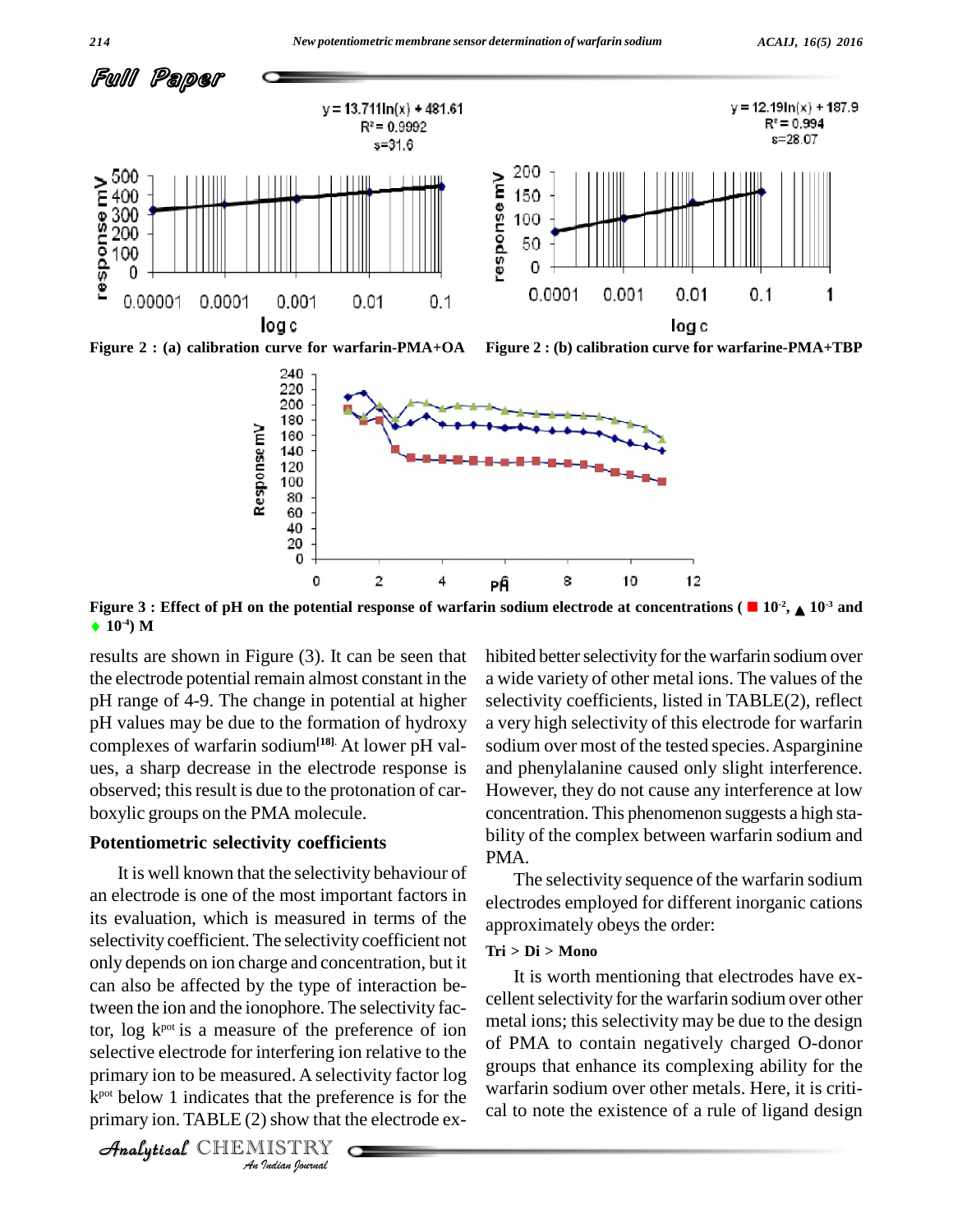Full Paper

 $^{7}$  64.9 1.445×10<sup>-6</sup><br><sup>-3</sup> 165.3 3.211×10<sup>-3</sup>

|                 | Concentration<br>$10^{-1}$ M |                                         | <b>Concentration</b><br>$10^{-2}$ M |                        | <b>Concentration</b><br>$10^{-3}$ M |                        | <b>Concentration</b><br>$10^{-4}$ M |                        | <b>Concentration</b><br>$10^{-5}$ M |                        |
|-----------------|------------------------------|-----------------------------------------|-------------------------------------|------------------------|-------------------------------------|------------------------|-------------------------------------|------------------------|-------------------------------------|------------------------|
| Interfering Ion | $E_B$<br>(mV)                | $K_{A,B}$                               | $E_{\rm B}$ (mV)                    | $K_{A,B}$              | $E_B$ (mV)                          | $K_{A,B}$              | $E_B(mV)$                           | $K_{A,B}$              | $E_B$ (mV)                          | $K_{A,B}$              |
| $Na+$           |                              | $285.1$ 4.642×10 <sup>-3</sup>          | 262.4                               | $9.623\times10^{-3}$   | 243.7                               | $1.935\times10^{2}$    | 228.1                               | $1.765 \times 10^{-1}$ | 211.3                               | $1.096 \times 10^{-1}$ |
| $K_{+}$         |                              | 295.4 $1.023 \times 10^{-2}$            | 275.1                               | $2.551\times10^{-2}$   | 249.4                               | $2.997 \times 10^{-2}$ | 222.1                               | $1.113\times10^{-1}$   | 211.7                               | $1.131\times10^{-1}$   |
| $Ca^{2+}$       |                              | $233.1$ $2.712 \times 10^{-5}$          | 222.1                               | $4.365 \times 10^{-5}$ | 211.7                               | $5.248 \times 10^{-5}$ | 195.3                               | $1.423 \times 10^{-4}$ | 170.4                               | $1.502\times10^{-5}$   |
| $Mg^{2+}$       |                              | $225.4$ 1.502×10 <sup>-5</sup>          | 219.4                               | $3.548 \times 10^{-5}$ | 202.1                               | $2.512\times10^{-5}$   | 190.1                               | $9.549\times10^{-5}$   | 181.4                               | $3.494 \times 10^{-5}$ |
| $Fe3+$          |                              | $110.7$ 1.536 $\times$ 10 <sup>-9</sup> | 104.7                               | $2.469\times10^{-9}$   | 95.4                                | $2.199\times10^{-9}$   | 89.3                                | $8.954\times10^{-9}$   | 81.7                                | $2.427 \times 10^{-9}$ |
| $AL^{3+}$       |                              | $115.7$ 2.254 $\times$ 10 <sup>-9</sup> | 111.2                               | $4.068\times10^{-9}$   | 100.7                               | $3.304\times10^{-9}$   | 96.4                                | $1.544 \times 10^{-8}$ | 90.1                                | $4.624\times10^{-9}$   |
| Alanine         |                              | $150.7$ $1.537\times10^{-7}$            | 147.6                               | $1.434\times10^{-6}$   | 142.3                               | $8.066\times10^{-6}$   | 136.5                               | $1.561\times10^{4}$    | 130.1                               | $2.154\times10^{-4}$   |
| Glycine         |                              | $195.7$ 4.860 $\times$ 10 <sup>-6</sup> | 190.4                               | $3.831\times10^{-5}$   | 183.4                               | $1.891\times10^{-4}$   | 175.4                               | $3.090\times10^{-3}$   | 168.3                               | $4.043\times10^{-3}$   |
| Serine          |                              | 90.1 $1.468 \times 10^{-9}$             | 85.7                                | $1.239\times10^{-8}$   | 79.4                                | $6.456\times10^{-8}$   | 70.4                                | $9.77\times10^{-7}$    | 64.9                                | $1.445 \times 10^{-6}$ |

**TABLE 2 : Selectivity coefficients for electrodes at different concentration of warfarin sodium for (WFN-PMA+OA)**

**TABLE 3 : Selectivity coefficients for electrodes at different concentration of warfarin sodium for (WFN- PMA+DOPH) electrode**

 $-5$  185.4 1.891×10 175.4<br>  $-79.4$  6.456×10<sup>-8</sup> 70.4<br>  $-5$  187.3 2.551×10<sup>-4</sup> 170.5

 $^{9}$  85.7 1.239×10<sup>8</sup> 79.4<br>
<sup>-6</sup> 190.1 3.744×10<sup>5</sup> 187.

|                 |               | <b>Concentration</b><br>$10^{-1}$ M     |                  | <b>Concentration</b><br>$10^{-2}$ M |            | <b>Concentration</b><br>$10^{-3}$ M |           | <b>Concentration</b><br>$10^{-4}$ M |                  | <b>Concentration</b><br>$10^{-5}$ M |  |
|-----------------|---------------|-----------------------------------------|------------------|-------------------------------------|------------|-------------------------------------|-----------|-------------------------------------|------------------|-------------------------------------|--|
| Interfering Ion | $E_B$<br>(mV) | $K_{A,B}$                               | $E_{\rm B}$ (mV) | $K_{A,B}$                           | $E_B$ (mV) | $K_{A,B}$                           | $E_B(mV)$ | $K_{A,B}$                           | $E_{\rm B}$ (mV) | $K_{A,B}$                           |  |
| $Na+$           |               | $215.2$ 7.870 $\times$ 10 <sup>-3</sup> | 200.1            | $1.368 \times 10^{-2}$              | 175.4      | $1.614\times10^{-2}$                | 162.3     | $1.202\times10^{-1}$                | 150.4            | $1.306\times10^{-1}$                |  |
| $K+$            |               | 225.3 $1.995 \times 10^{-2}$            | 205.3            | $2.208 \times 10^{-2}$              | 180.1      | $2.489\times10^{-2}$                |           | $157.3$ $7.586 \times 10^{-2}$      | 141.2            | $5.598 \times 10^{-2}$              |  |
| $Ca^{2+}$       |               | $100.4$ 6.368 $\times$ 10 <sup>-8</sup> | 92.2             | $6.607\times10^{-8}$                | 81.7       | $9.120\times10^{-8}$                | 72.3      | $3.019\times10^{-7}$                | 65.7             | $1.690\times10^{-7}$                |  |
| $Mg^{2+}$       |               | $115.3$ $2.512 \times 10^{-7}$          | 110.8            | $3.664\times10^{-7}$                | 105.7      | $8.318\times10^{-7}$                | 100.7     | $4.130\times10^{-6}$                | 94.2             | $2.333\times10^{-6}$                |  |
| $Fe3+$          |               | 65.3 $1.710 \times 10^{-9}$             | 61.8             | $1.862\times10^{-9}$                | 55.4       | $2.553\times10^{-9}$                | 49.3      | $7.798 \times 10^{-9}$              | 41.3             | $2.612\times10^{-9}$                |  |
| $AL^{3+}$       |               | 55.3 6.808 $\times$ 10 <sup>-10</sup>   | 51.7             | $1.399\times10^{-10}$               | 46.2       | $1.094\times10^{-9}$                | 39.7      | $3.221\times10^{-9}$                | 32.4             | $1.151\times10^{-9}$                |  |
| Alanine         |               | $60.2 \quad 2.349 \times 10^{-7}$       | 52.7             | $7.217\times10^{-7}$                | 43.9       | $5.412\times10^{-6}$                | 38.7      | $2.154\times10^{-5}$                | 26.7             | $9.905 \times 10^{-5}$              |  |
| Glycine         |               | $104.6$ $1.663 \times 10^{-5}$          | 98.5             | $5.843\times10^{-5}$                | 90.3       | $4.641\times10^{4}$                 | 83.7      | $1.616\times10^{-3}$                | 77.3             | $1.271 \times 10^{-2}$              |  |
| Serine          |               | $130.1 \quad 1.920 \times 10^{-4}$      | 125.7            | $7.943\times10^{-4}$                | 118.6      | $7.012\times10^{-3}$                | 111.4     | $2.304 \times 10^{-2}$              | 104.7            | $1.761\times10^{-1}$                |  |
| Proline         |               | 172.3 $1.101 \times 10^{-2}$            | 160.3            | $2.196 \times 10^{-2}$              | 152.3      | $1.778 \times 10^{-1}$              | 135.1     | $2.239\times10^{-1}$                | 115.4            | $4.917\times10^{-1}$                |  |

that permits fairly predictable control of selectivity on the basis of metal ion size. Ionic radius is an important parameter in the formation and stability (within  $1 \pm mV$  of the final equilibrium value) after of metal complexes **[19]**.

Serine  $90.1 \t 1.468 \times 10^{9} \t 85.7$ <br>Proline  $200.1 \t 6.813 \times 10^{6} \t 190.1$ 

#### **Dynamic response time**

The response time of the electrode is one of the most important characteristics of the ion selective electrode. The IUPAC definition of the response time has changed over time<sup>[20,21]</sup>. According to IUPAC rec- warfa ommendations, the response time of an ion selective electrode is defined as the time between the addition of the analyte to the sample solution and the **Elect** time when limiting potential has reached its steady T<br>state value within  $1 \pm mV$ . In this study, the response distributed its steady time when limiting potential has reached its steady

the membrane matrix. time of the electrode was tested by measuring the (within <sup>1</sup><sup>±</sup> mV of the final equilibrium value) after time required to achieve a steady state potential successive immersion in a series of warfarin so  $dium. The results, shown in TABLE (4) indicate that$ the response time of the electrodes was approximately (12-49)s for the solution of warfarin sodium<br>in the concentration range of  $1\times10^{-1}$  -1 $\times10^{-5}$ M. This mately (12-49)s for the solution of warfarin sodium in the concentration range of  $1\times10^{-1}$  -  $1\times10^{-5}$  M. This result is probably due to the fast complexation of warfarin sodium by the PMA molecule dispersed in

 $^{17}$ ,  $^{17}$ ,  $^{4}$   $^{5}$ ,  $^{70}$ ,  $^{4}$   $^{9}$ ,  $^{77}$   $^{10^{7}}$   $^{64}$ ,  $^{4}$   $^{170.3}$   $^{2}$ ,  $^{089 \times 10^{3}}$   $^{165}$ ,  $^{165}$ 

#### **Electrodes life time**

*Inds* on the<br>*IISTRY*<br>*Indian hournal* The life time of the electrode depends on the distribution coefficient of the electrode compositions

CHEMISTRY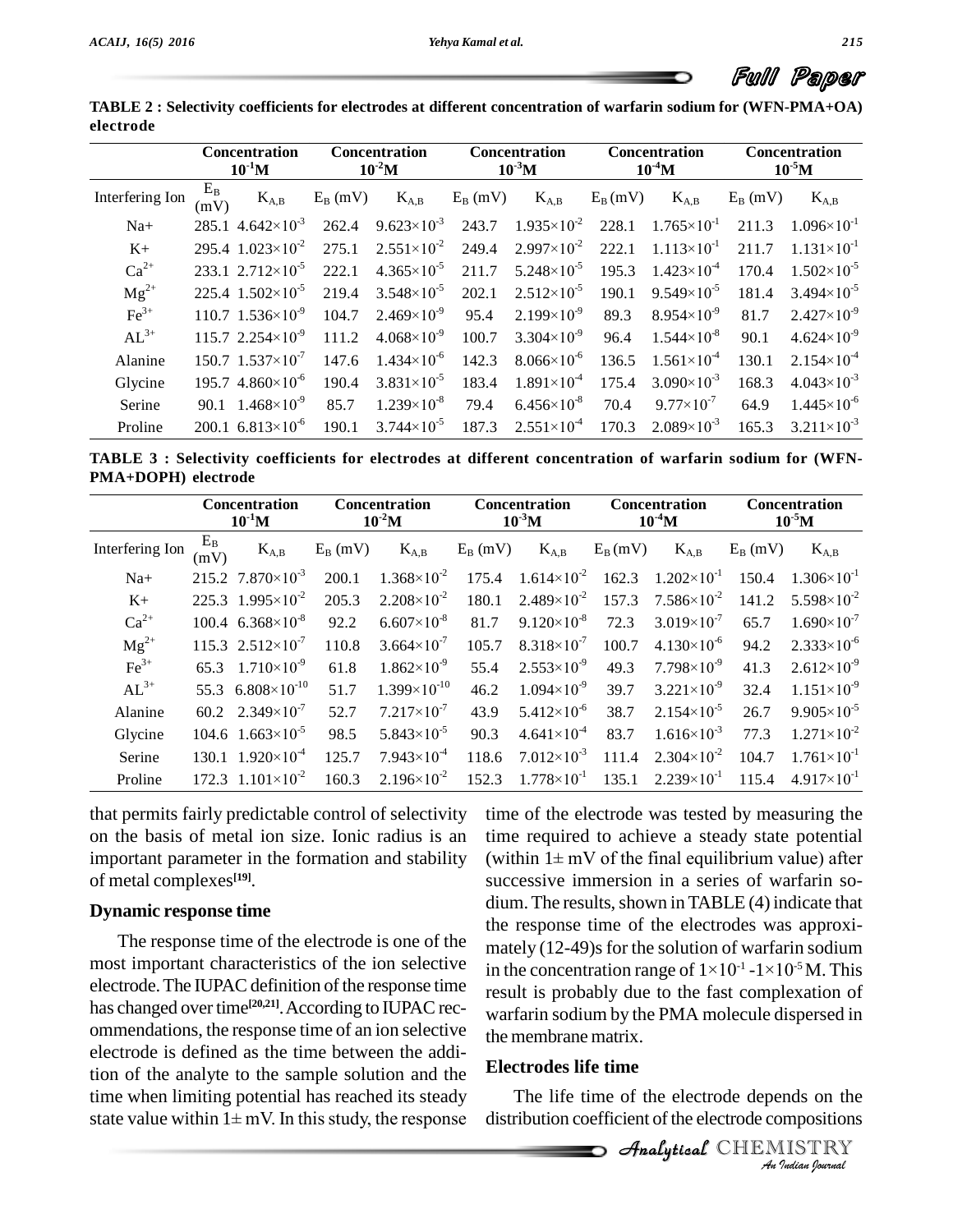Full Paper

| <b>Membrane</b> composition | Concentration (M)            | Potential (mV) at t/100                                                                                                                                                                                                                                           | Time (s) at<br>95%                                                                                         | Time (s) at<br>100% |
|-----------------------------|------------------------------|-------------------------------------------------------------------------------------------------------------------------------------------------------------------------------------------------------------------------------------------------------------------|------------------------------------------------------------------------------------------------------------|---------------------|
|                             | $10^{\mbox{\scriptsize -1}}$ | 2.1                                                                                                                                                                                                                                                               | 12                                                                                                         | 13                  |
| WFN-PMA+OA                  | $10^{-2}$                    | 3.4                                                                                                                                                                                                                                                               | 15                                                                                                         | 19                  |
| (1)                         | $10^{-3}$                    | 4.2                                                                                                                                                                                                                                                               | 22                                                                                                         | 24                  |
|                             | $10^{-4}$                    | 6.4                                                                                                                                                                                                                                                               | 27                                                                                                         | 30                  |
|                             | $10^{-5}$                    | 9.4<br>32<br>3.8<br>16<br>4.1<br>21<br>5.0<br>27<br>6.5<br>30<br>38<br>10.9<br>4.4<br>17<br>4.9<br>23<br>6.7<br>31<br>7.8<br>36<br>9.4<br>43<br>2.7<br>19<br>4.5<br>29<br>5.5<br>35<br>6.7<br>42<br>8.5<br>49<br>2.7<br>13<br>4.5<br>17<br>6.7<br>24<br>8.9<br>32 | 33                                                                                                         |                     |
|                             | $10^{-1}$                    |                                                                                                                                                                                                                                                                   |                                                                                                            | 17                  |
|                             | $10^{-2}$                    |                                                                                                                                                                                                                                                                   |                                                                                                            | 23                  |
| WFN-PMA+TBP<br>(II)         | $10^{-3}$                    |                                                                                                                                                                                                                                                                   |                                                                                                            | 29                  |
|                             | $10^{-4}$                    |                                                                                                                                                                                                                                                                   |                                                                                                            | 33                  |
|                             | $10^{-5}$                    |                                                                                                                                                                                                                                                                   | 40<br>18<br>25<br>32<br>39<br>45<br>20<br>31<br>38<br>45<br>52<br>15<br>20<br>25<br>33<br>10.5<br>38<br>40 |                     |
|                             | $10^{-1}$                    |                                                                                                                                                                                                                                                                   |                                                                                                            |                     |
|                             | $10^{-2}$                    |                                                                                                                                                                                                                                                                   |                                                                                                            |                     |
| WFN-PMA+NB<br>(III)         | $10^{-3}$                    |                                                                                                                                                                                                                                                                   |                                                                                                            |                     |
|                             | $10^{-4}$                    |                                                                                                                                                                                                                                                                   |                                                                                                            |                     |
|                             | $10^{-5}$                    |                                                                                                                                                                                                                                                                   |                                                                                                            |                     |
|                             | $10^{\mbox{-}1}$             |                                                                                                                                                                                                                                                                   |                                                                                                            |                     |
|                             | $10^{-2}$                    |                                                                                                                                                                                                                                                                   |                                                                                                            |                     |
| WFN-PMA+AP<br>(IV)          | $10^{-3}$                    |                                                                                                                                                                                                                                                                   |                                                                                                            |                     |
|                             | $10^{-4}$                    |                                                                                                                                                                                                                                                                   |                                                                                                            |                     |
|                             | $10^{-5}$                    |                                                                                                                                                                                                                                                                   |                                                                                                            |                     |
|                             | $10^{-1}$                    |                                                                                                                                                                                                                                                                   |                                                                                                            |                     |
|                             | $10^{-2}$                    |                                                                                                                                                                                                                                                                   |                                                                                                            |                     |
| WFN-PMA+DOPH<br>(V)         | $10^{-3}$                    |                                                                                                                                                                                                                                                                   |                                                                                                            |                     |
|                             | $10^{-4}$                    |                                                                                                                                                                                                                                                                   |                                                                                                            |                     |
|                             | $10^{-5}$                    |                                                                                                                                                                                                                                                                   |                                                                                                            |                     |

**TABLE 4 : Response time of warfarin sodium electrodes**

between the aqueous phase and the electrode phase. Accordingly, the life time of the electrode must de pend on the electrode components.

for at least two months without a considerable change dinn *Indian*<br>*Indian*<br>*Indian*<br>*I*<br>*ISTRY*<br>*<i>Indian Dournal* in its response characteristic towards warfarin so-In this work, the life time of the electrode was determined by performing periodic calibrations with standard solutions and calculating the slopes over  $\frac{dE}{dt}$ determined by performing periodic calibrations with<br>standard solutions and calculating the slopes over<br>warfarin sodium concentration ranges of  $1\times10^{-1}$  to warfarin sodium concentration ranges of  $1\times10^{-1}$  to standard soluti<br>warfarin sodiu<br> $1\times10^{-6}$  M. The  $1\times10^{-6}$  M. The obtained results showed that the present electrodes have varying lifetime up to 35 days (TABLE 5). During this time, the detection limit of the electrodes are affected by the life time, and the slope of the electrodes response decreases during thistime. Therefore, the electrode(I) can be used dium, which may be due to the distribution of mem brane components are homogeneous helping to reach a short preprocessing of times.

CHEMISTRY COMPANY

#### **Sample analysis**

to between  $10^{73}$  and  $10^{4}$ M were used for the standard Potentiometric techniques were used for the determination of warfarin sodium, these included direct, standard addition (SA), multiple standard ad dition (MSA), Gran plot, and titration method. Synthetic solutions of warfarin sodium at concentrations addition method<sup> $(22)$ </sup> using oleic acid (OA) and nitrobenzene (NB) electrodes. The %RC, %RSD, and %RE were calculated and are listed in TABLE(6).

The plot of antilog E/S versus the volume of the %RE were calculated and are listed in TABLE(6).<br>The plot of antilog E/S versus the volume of the<br>five addition for 0.1 mL of  $1\times10^{-1}$  M standard war-The plot of antilog E/S versus the volume of the<br>five addition for 0.1 mL of  $1\times10^{-1}$  M standard war-<br>farin sodium solution to the  $1\times10^{-4}$  M warfarin sodium is shown in Figure (4). Gran plot paper with 10% volume correction was used. The results in TABLE  $(1)$ showed that the electrodes based on $(OA)$ and (NB) as plasticizers were the best electrodes.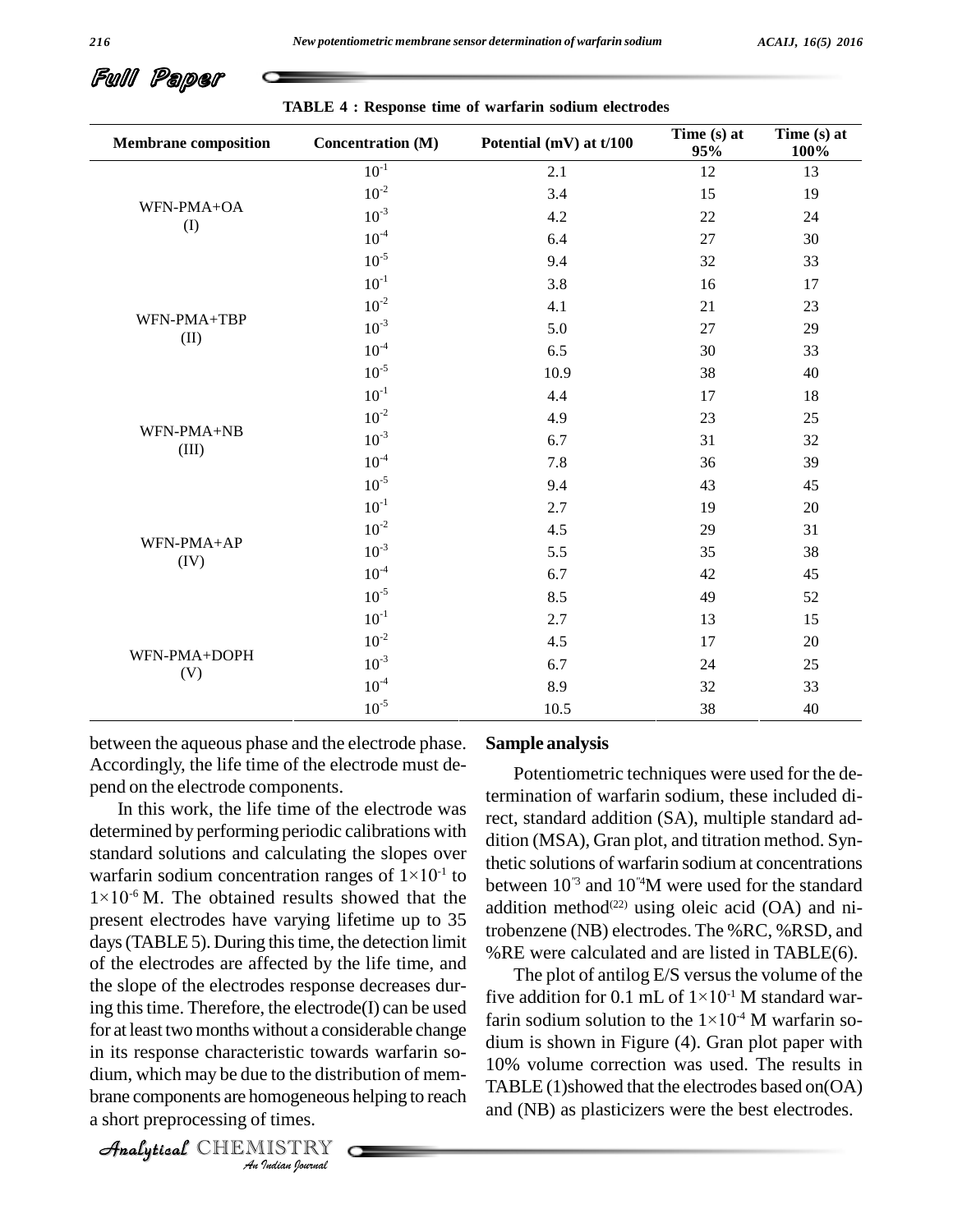Full Paper

D

|                     | Time period<br>Day     | 7                  | 14                 | 21                 | 30                 |
|---------------------|------------------------|--------------------|--------------------|--------------------|--------------------|
| WFN-PMA-OA<br>(I)   | Slop<br>(mV/decade)    | 31.6               | 29.5               | 26.8               | 24.8               |
|                     | Limit of Detection (M) | $7\times10^{-6}$   | $6 \times 10^{-6}$ | $5 \times 10^{-6}$ | $3 \times 10^{-6}$ |
|                     | Time period<br>Day     | 7                  | 14                 | 21                 | 28                 |
| WFN-PMA-TBP<br>(II) | Slop<br>(mV/decade)    | 28.07              | 26.8               | 22.6               |                    |
|                     | Limit of Detection (M) | $5 \times 10^{-5}$ | $4 \times 10^{-5}$ | $2 \times 10^{-5}$ |                    |
|                     | Time period<br>Day     | 7                  | 10                 | 21                 | 28                 |
| WFN-PMA-NB<br>(III) | Slop<br>(mV/decade)    | 25.06              | 22                 |                    |                    |
|                     | Limit of Detection (M) | $5 \times 10^{-6}$ | $3 \times 10^{-6}$ |                    |                    |
|                     | Time period<br>Day     | 5                  | 14                 | 21                 | 28                 |
| WFN-PMA-AP<br>(IV)  | Slop<br>(mV/decade)    | 21.3               |                    |                    |                    |
|                     | Limit of Detection (M) | $2 \times 10^{-5}$ |                    |                    |                    |
|                     | Time period<br>Day     | 7                  | 14                 | 18                 | 28                 |
| WFN-PMA-DOPH<br>(V) | Slop<br>(mV/decade)    | 26.4               | 23.4               | 21.3               |                    |
|                     | Limit of Detection (M) | $6 \times 10^{-6}$ | $4 \times 10^{-6}$ | $2 \times 10^{-6}$ |                    |

#### **TABLE 5 : Life time of warfarin sodium electrode**

#### **TABLE 6 : Determination of warfarin -ion samples by potentiometric techniques**

|                                                                                                   |                    |                                                  | <b>Concentrations (M)</b> |                        |                       |  |  |  |
|---------------------------------------------------------------------------------------------------|--------------------|--------------------------------------------------|---------------------------|------------------------|-----------------------|--|--|--|
| Electrode No.                                                                                     |                    | <b>Measurements using potentiometric methods</b> |                           |                        |                       |  |  |  |
|                                                                                                   | <b>Sample</b>      | <b>Direct</b>                                    | <b>SAM</b>                | <b>MSA</b>             | <b>Titration</b>      |  |  |  |
|                                                                                                   | $1 \times 10^{-3}$ | $0.951\times10^{-3}$                             | $1.008 \times 10^{-3}$    | $0.983\times10^{-3}$   | $0.95\times10^{-3}$   |  |  |  |
|                                                                                                   | RSD%               | $0.12*$                                          | $2.15*$                   |                        |                       |  |  |  |
|                                                                                                   | RC%                | 95.1                                             | 100.8                     | 98.3                   | 95                    |  |  |  |
| $WFN- PMA + OA$                                                                                   | RE%                | $-4.9$                                           | 0.8                       | $-1.7$                 | $-5$                  |  |  |  |
| (I)                                                                                               | $1 \times 10^{-4}$ | $0.983\times10^{4}$                              | $1.002 \times 10^{-4}$    | $0.976 \times 10^{-4}$ | $0.97\times10^{-4}$   |  |  |  |
|                                                                                                   | RSD%               | $0.12^*$                                         | 2.6                       |                        |                       |  |  |  |
|                                                                                                   | RC%                | 98.3                                             | 98.5                      | 97.6                   | 97                    |  |  |  |
|                                                                                                   | RE%                | $-1.7$                                           | 0.2                       | $-2.4$                 | $-3$                  |  |  |  |
|                                                                                                   | $1 \times 10^{-3}$ | $0.997\times10^{-3}$                             | $0.996 \times 10^{-3}$    | $0.968 \times 10^{-3}$ | $0.94 \times 10^{-3}$ |  |  |  |
|                                                                                                   | RSD%               | $0.29*$                                          | $1.08*$                   |                        |                       |  |  |  |
|                                                                                                   | RC%                | 97                                               | 99.6                      | 96.8                   | 94                    |  |  |  |
| $WFN- PMA + NB$                                                                                   | RE%                | $-3$                                             | $-0.4$                    | $-3.2$                 | $-6$                  |  |  |  |
| (III)                                                                                             | $1 \times 10^{-4}$ | $0.977\times10^{-4}$                             | $1.01 \times 10^{-4}$     | $0.996 \times 10^{-4}$ | $0.96 \times 10^{-4}$ |  |  |  |
|                                                                                                   | RSD%               | $0.32^*$                                         | $2.8*$                    |                        |                       |  |  |  |
|                                                                                                   | RC%                | 97.7                                             | 101                       | 99.6                   | 96                    |  |  |  |
|                                                                                                   | RE%                | $-2.3$                                           | 1                         | $-0.4$                 | $-4$                  |  |  |  |
| * Each measurement was repeated five times                                                        |                    |                                                  |                           |                        |                       |  |  |  |
| Figure (5) shows a typical plot for the titration curve of 0.001 M warfarin sodium standard solu- |                    |                                                  |                           |                        |                       |  |  |  |
|                                                                                                   |                    |                                                  |                           |                        |                       |  |  |  |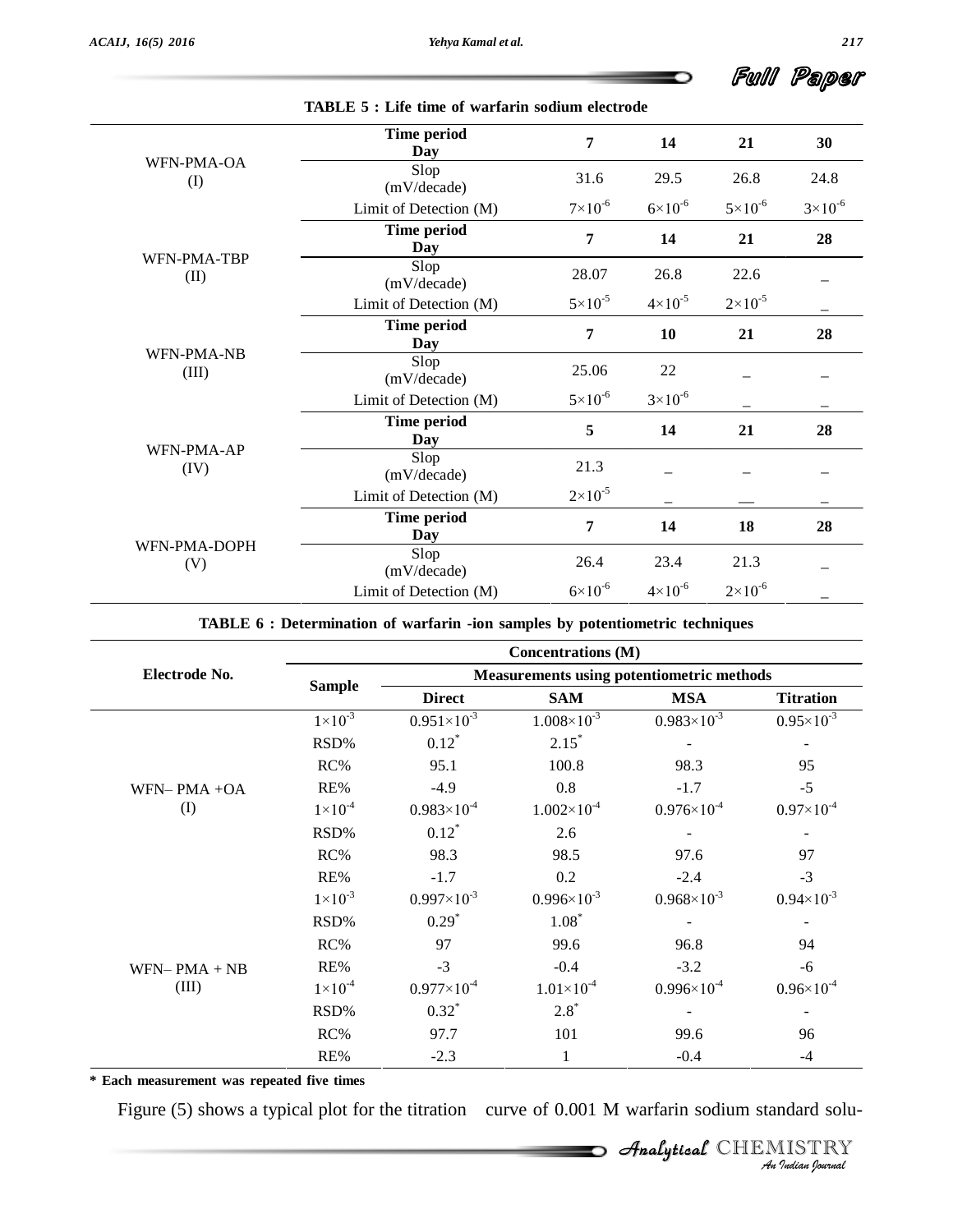



Figure 4 : Plot antilog (E/S) versus the value of the added standard for the determination of warfarin sodium **solution (10 -4 M) by MSA using (WFN-PMA +NB) electrode**



Figure 5 : Titration curve of electrode (WFN-PMA +OA) for drug solution containing 0.001 M warfarine sodium **with 0.001 M of PMA as titrant solution at PH 8.0**

| Electrod NO.             | <b>Parameter</b> |                       | <b>Actavis (tablet)</b> |                      | <b>Bristol</b> (tablet) |
|--------------------------|------------------|-----------------------|-------------------------|----------------------|-------------------------|
|                          | Concentration(M) | $1 \times 10^{-3}$    | $1 \times 10^{-4}$      | $1 \times 10^{-3}$   | $1 \times 10^{-4}$      |
|                          | Found $(M)$      | $0.95 \times 10^{-3}$ | $0.976 \times 10^{-4}$  | $0.949\times10^{-3}$ | $0.975 \times 10^{-4}$  |
| $WFN-PMA +OA$            | RSD%             | 0.15                  | 0.14                    | 0.16                 | 0.15                    |
| $\rm (I)$                | $RC\%$           | 95                    | 97.6                    | 94.9                 | 97.5                    |
|                          | RE%              | $-5$                  | $-2.4$                  | $-5.1$               | $-2.5$                  |
|                          | Concentration(M) | $1 \times 10^{-3}$    | $1 \times 10^{-4}$      | $1 \times 10^{-3}$   | $1 \times 10^{-4}$      |
|                          | Found $(M)$      | $0.969\times10^{-3}$  | $1.02\times10^{-4}$     | $0.973\times10^{-3}$ | $0.97\times10^{-4}$     |
| $WFN- PMA + NB$<br>(III) | RSD%             | 0.31                  | 0.28                    | 0.3                  | 0.24                    |
|                          | $RC\%$           | 96.9                  | 102                     | 97.3                 | 97                      |
|                          | RE%              | $-3.1$                | 2                       | $-2.7$               | $-3$                    |

**TABLE <sup>7</sup> : warfarin sodium tablets analyses for electrode (WFN**-**PMA+OA) and (WFN<sup>ñ</sup> PMA <sup>+</sup> NB)**

*Analytical Transform phosphomotypine and as a n* phosphomotypine and as a new phosphomotypine *I* sodium election<br> *I* sodium election<br> *I* d on (OA) and paramete<br> *IISTRY* tion with 0.001 M phsophomolybdic acid as a timembrane containing (OA) plasticizer.

plied for pharmaceutical samples. The direct potentiometric method was applied for the determination of warfarin sodium in pharmaceutical tablet(actavis) and (Bristol) as listed in TABLE (7) using the electrode based on membrane (I) and (III). The average

The electrodes based on (OA) and (NB) as plasticizers appearance good parameters therefore ap-

CHEMISTRY COMPANY